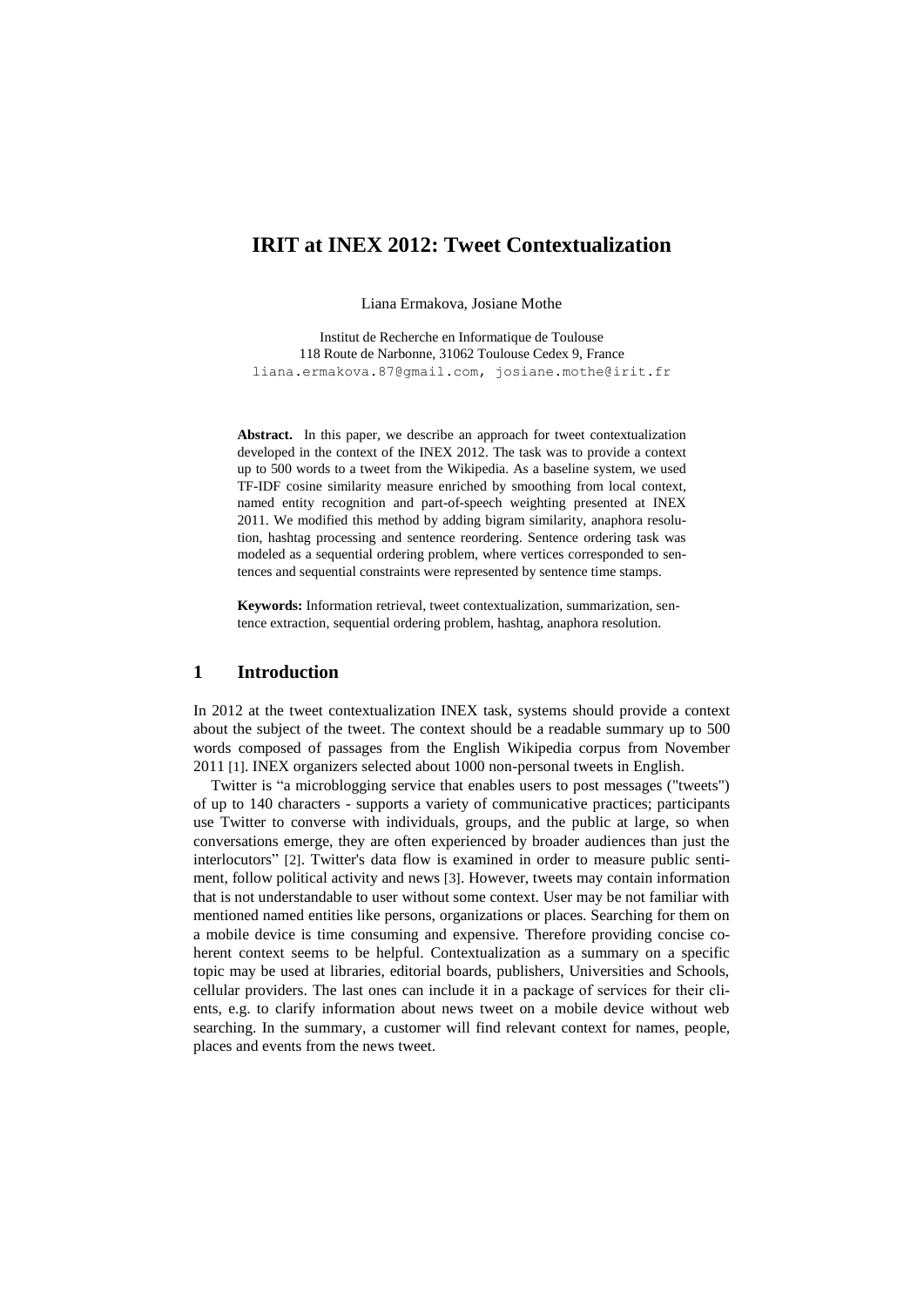Though the idea to contextualize tweets is quite recent [4], there are several works on summarization [5] as well as on sentence retrieval [6]. Saggion and Lapalme (2002) provide the following definition of a summary:

*A summary is "condensed version of a source document having a recognizable genre and a very specific purpose: to give the reader an exact and concise idea of the contents of the source"* [7].

Summaries may be either "extracts" (the most important sentences extracted from the original text), or "abstracts" (if these sentences are paraphrased) [8]. Anyway abstract generation is based on extracting components [9] and that is why sentence retrieval module seems to be the most valuable with regard to summary informativeness.

This year we modified the extraction component developed for INEX 2011 [10] which showed the best results according to relevance evaluation [11]. However, there were several drawbacks in readability: unresolved anaphora and sentence ordering. Apparently, anaphora resolution should result on not only readability, but also informativeness of a text. Thus, we added anaphora resolution and we reordered the extracted sentences with regard to a graph model. So, the task was reduced to travelling salesman problem which was solved by greedy nearest neighbor algorithm. Sentences were modeled as graph vertex and the similarity measure between them corresponded to edges. Moreover, we improved our approach by using linear combination of bigram and unigram similarity measure instead of unigram cosine. Last year two sentences from a New York Times article were considered as a query. This year approximately 1000 real tweets were collected by the organizers [1]. The tweets contained hashtags and @replies. Hashtags seems to provide very important information and therefore we assigned to them additional weight.

The paper is organized as follows. Firstly, we describe the modifications we made relative to previous year. Then we discuss evaluation results. Future development description concludes the paper.

## **2 Method Description**

#### **2.1 Searching for Relevant Sentences**

The baseline system is based on TF-IDF cosine similarity measure enriched by smoothing from local context, named entity recognition and part-of-speech weighting [10].

First changes we made concern bigrams. Bigrams provide more specific information than unigrams and they are frequent enough in comparison with trigrams. Bigrams treating does not imply any syntactic analysis. The number of shared bigrams are often used to evaluate summaries [11][12]. Therefore, for each query and each sentence we computed the linear combination of the unigram and bigram cosine. We assigned the weight 0.3 and 0.7 to unigram and bigram similarity measure respectively.

In order to resolve pronoun anaphora we added the mention from the previous context. A mention is added in a summary only if other mentions excluding pronouns do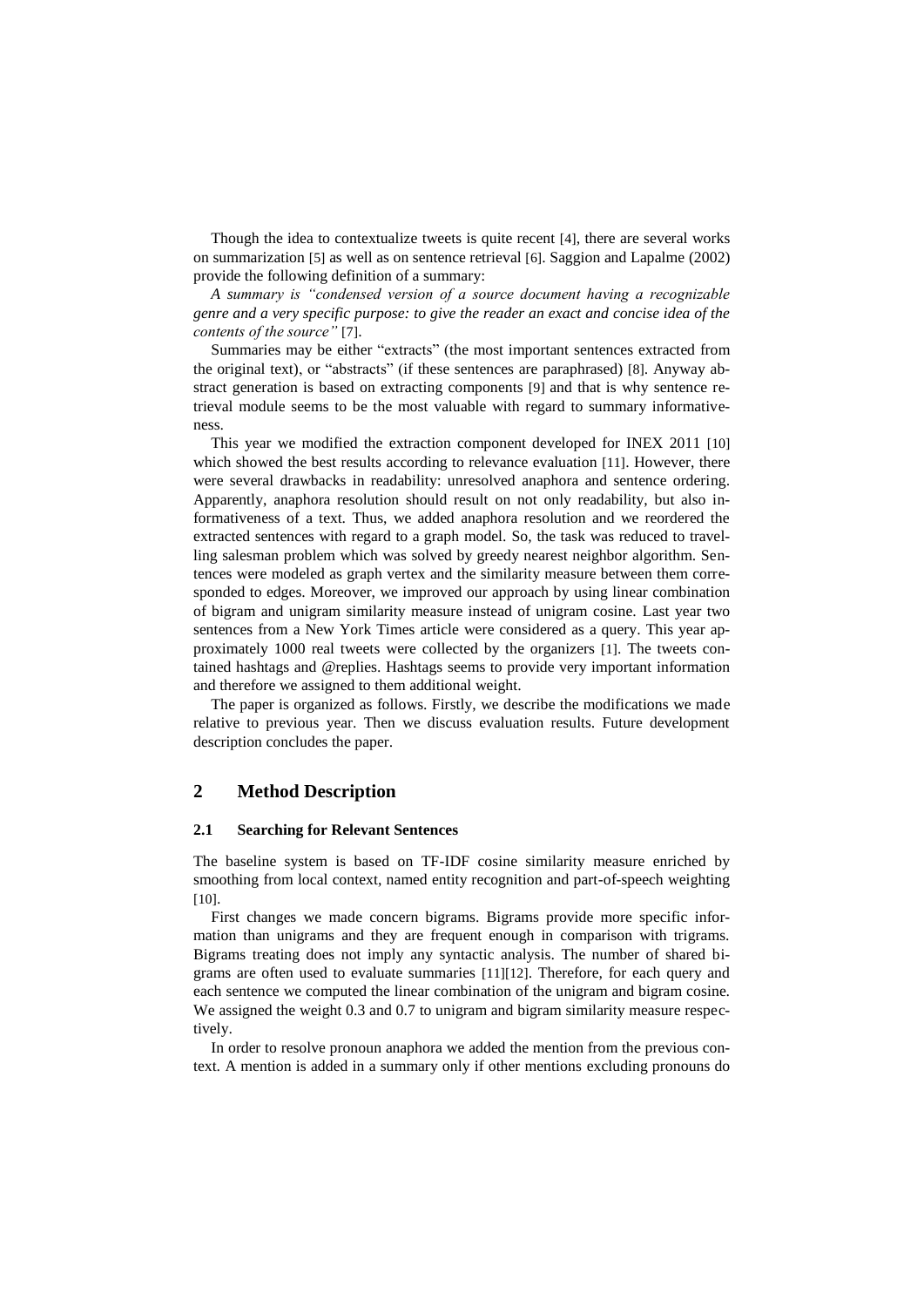not occur in the same sentence as the pronoun anaphora. Anaphora was also resolved at the stage of sentence extraction. Since all mentions of the same notion may be considered as contextual synonyms, we included them into vector representation of a sentence, i.e. we expanded the original sentence by the contextual synonyms of all concepts occurring within this sentence. Anaphora resolution was performed by Stanford CoreNLP<sup>1</sup>.

One of the features frequently used in the Twitter is the hashtag symbol #, which "is used to mark keywords or topics in a Tweet. It was created organically by Twitter users as a way to categorize messages" and facilitate the search [13]. Hashtags are inserted before relevant keywords or phrases anywhere in tweets – at the beginning, middle, or end. Popular hashtags often represents trending topics. Bearing it in mind, we put higher weight to words occurring in hashtags. Usually key phrases are marked as a single hashtag. Thus, we split hashtags by capitalized letters.

Moreover, important information may be found in @replies, e.g. when a user reply to the post of a politician. "An @reply is any update posted by clicking the "Reply" button on a Tweet" [14]. Sometimes people use their names as Twitter usernames. Therefore, we split these usernames in the way we did it with hashtags.

#### **2.2 Sentence reordering**

As Barzilay et al. showed in 2002 sentence ordering is crucial for readability [15]. In single document summarization the sentence order may be the same as the initial relative order in the original text. However, this technique is not applicable to multidocument summarization. Therefore, we propose an approach to increase global coherence of text on the basis of its graph model, where vertices represents sentences and the same TF-IDF cosine similarity measure as in searching for relevant sentences. If two relevant sentences are neighbors in the original text, they are considered as a single vertex. The hypothesis is that neighboring sentences should be somehow similar to each other and the total distance between them should be minimal. Firstly, we computed the similarity between sentences and reduced sentence ordering task to travelling salesman problem.

The travelling salesman problem (TSP) is an NP-hard problem in combinatorial optimization. Given a list of cities and their pairwise distances, the task is to find the shortest possible route that visits each city exactly once and returns to the origin city. In the symmetric case, TSP may be formulated as searching for the minimal Hamiltonian cycle in an undirected graph. Asymmetric TSP implies a directed graph [16]. The obvious solution is to use brute force search, i.e. find the best solution among all possible permutations. The complexity of this approach is  $O(n!)$  while other exact algorithms are exponential. Therefore, we chose the greedy nearest neighbor algorithm with minor changes.

Since sentence ordering does not request to return to the start vertex and the start vertex is arbitrary, we tried every vertex as the start one and chose the best result.

 $\overline{a}$ 

<sup>1</sup> <http://nlp.stanford.edu/software/corenlp.shtml>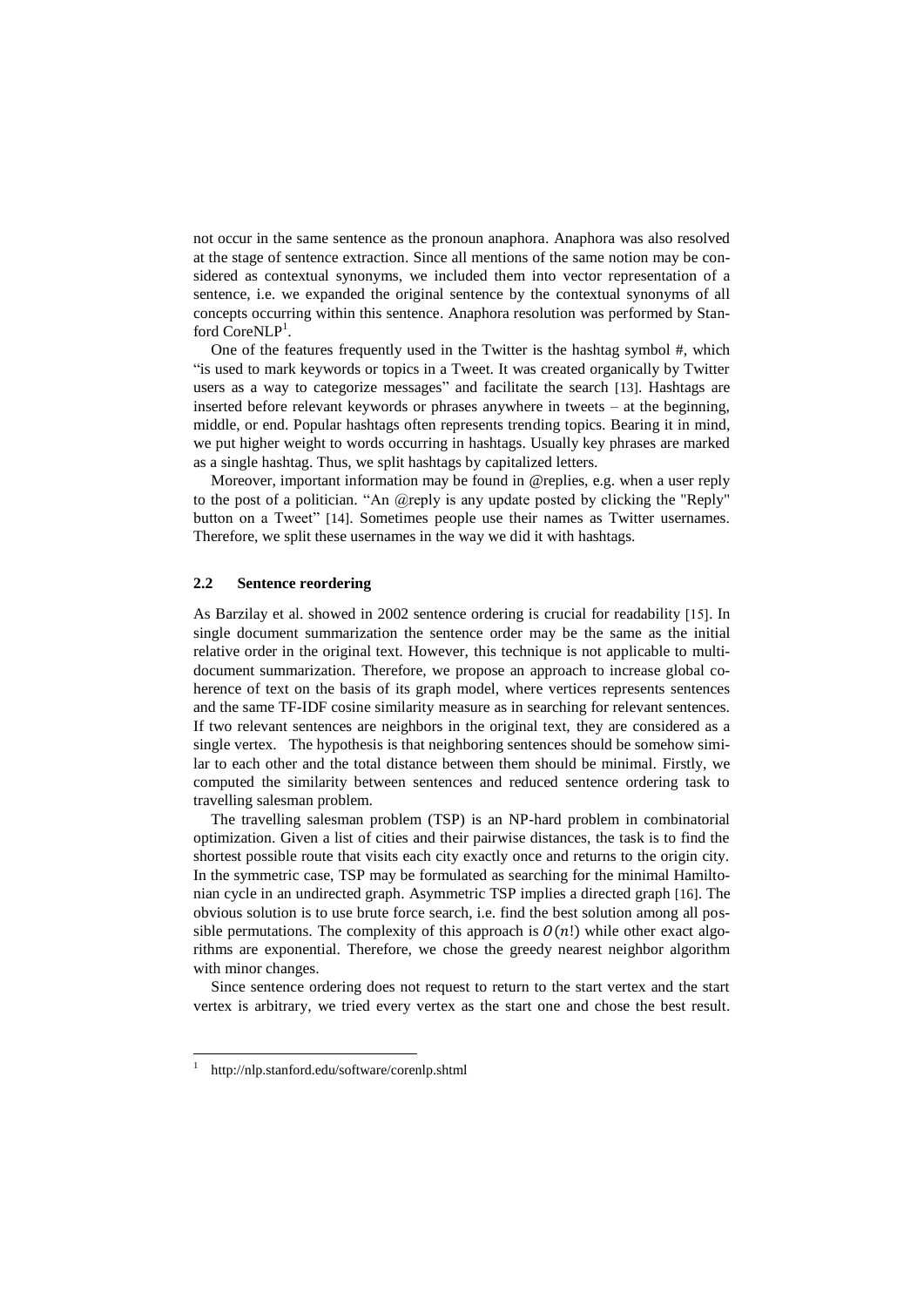However, this method does not consider chronological constraints. So, we modified the task and it gave us the sequential ordering problem (SOP).

SOP "is a version of the asymmetric traveling salesman problem (ATSP) where precedence constraints on the vertices must also be observed" [17]. SOP is stated as follows. Given a directed graph, find a Hamiltonian path of the minimal length from the start vertex to the terminal vertex observing precedence constraints.

Usually SOP is solved by the means of integer programming. Integer programming is NP-hard and these methods achieved only limited success [17]. Therefore, we solved the problem as follows. Firstly, we ordered sentences with time stamps  $s_1 - s_2 - \cdots - s_n$ . Sentences without time stamp were added to the set  $P = \{p_j\}_{j=\overline{1,m}}$ . For each pair  $s_i - s_{i+1}$  we searched for the shortest path passing through vertices from P. These vertices were removed from P and  $i = i + 1$ . If  $i = n$ , we searched for the shortest path passing through all vertices in  $P$  and the edge with the maximal weight was removed.

The major disadvantage of this approach is that a text with the same repeated sentence would be falsely overscored. The naïve approach to avoid it is to use a threshold value. However, it cannot deal with sentences of almost the same sense but different length (e.g. with more adjectives). We adopted the idea of H. G. Silber and K. F. Mccoy that nouns provide the most valuable information [18] and that is why we propose to introduce coefficients to distinguish the impact of nouns, other significant words and stop-words. A sentence was mapped into a noun set. These sets were compared pairwise and if the normalized intersection was greater than a predefined threshold the sentences were rejected.

#### **3 Evaluation**

Summaries were evaluated according to their informativeness and readability [1].

Informativeness was estimated as the overlap of a summary with the pool of relevant passages (number of relevant passages, vocabulary overlap and the number of bigrams included or missing). For each tweet, all passages were merged and sorted in alphabetical order. Only 15 passages with the highest score from each run were added in the pool. Assessors had to provide a binary judgment on whether the passage is relevant to a tweet or not.

We submitted three runs. The first run A considered only the unigram cosine between a query and a sentence. The second run C took into account the linear combination of the unigram and bigram similarity measures but did not imply anaphora resolution. The third one B differed from C by resolved anaphora.

Informativeness results for the submitted runs are presented in [Table 1.](#page-4-0) Column *Run* corresponds to the run id, *Unigrams, Bigrams and Skip bigrams* represents the proportion of shared unigrams, bigrams and bigrams with gaps of two tokens respectively. According to informativeness evaluation, the impact of the linear combination of the unigram and bigram similarity measures is smaller than the impact of anaphora resolution.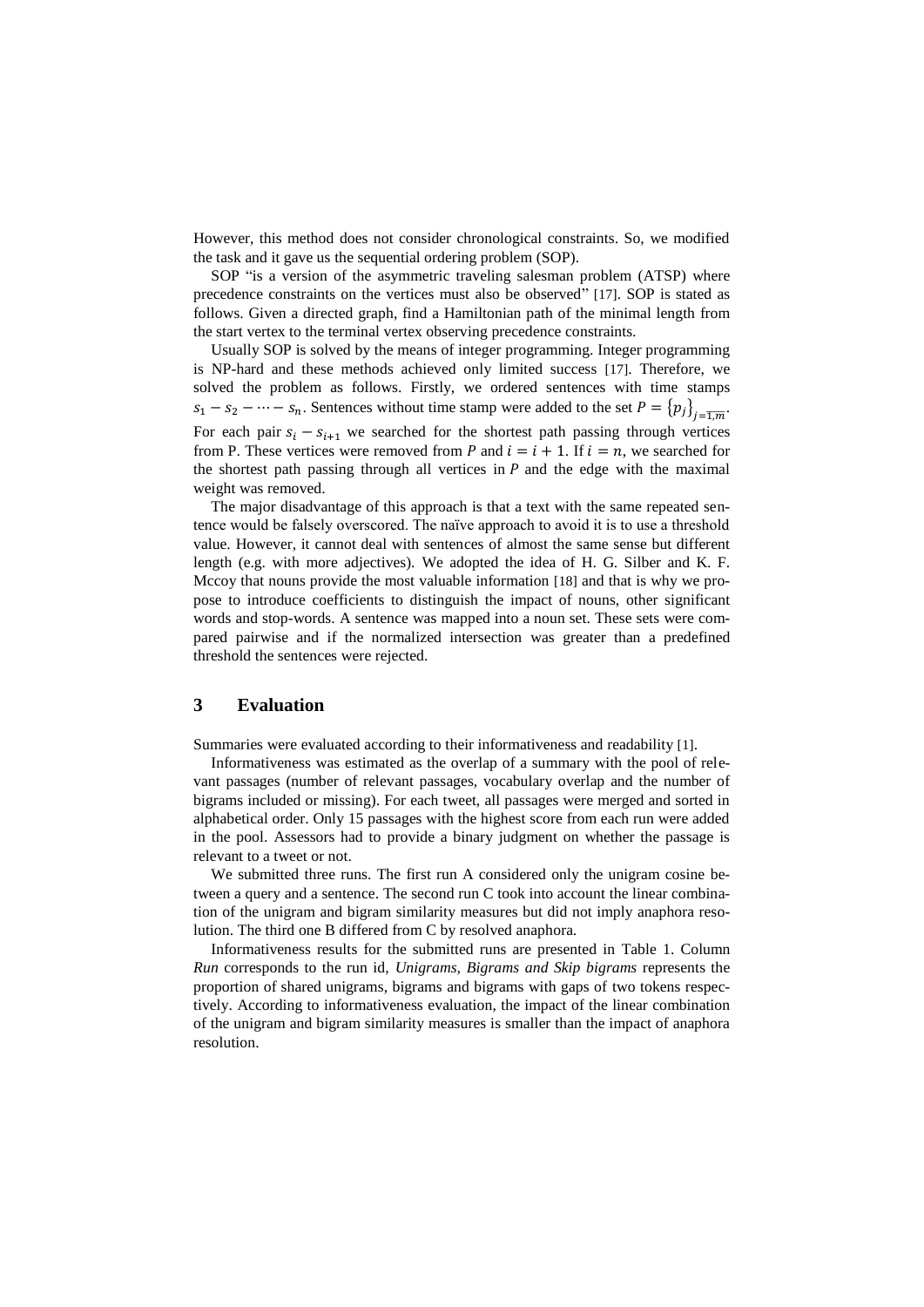<span id="page-4-0"></span>

| Run       | Unigrams | <b>Bigrams</b> | <b>Skip</b><br>bigrams | Average |
|-----------|----------|----------------|------------------------|---------|
| в         | 0.8484   | 0.9294         | 0.9324                 | 0.9034  |
| $\subset$ | 0.8513   | 0.9305         | 0.9332                 | 0.9050  |
|           | 0.8502   | 0.9316         | 0.9345                 | 0.9054  |

|  | Table 1. Informativeness evaluation |
|--|-------------------------------------|
|  |                                     |

Readability was measured as an average score of proportion of text that makes sense in context (relevance), proportion of text without syntactical errors (syntax) and proportion of text without unresolved anaphora and redundant information (structure). Readability evaluation also provides evidence that anaphora resolution has a stronger influence on average score than the use of bigram cosine. It increases dramatically the structure score.

| Run | <b>Relevance</b> | <b>Syntax</b> | <b>Structure</b> | Average |
|-----|------------------|---------------|------------------|---------|
| B   | 0.4964           | 0.4705        | 0.4204           | 0.4624  |
| 153 | 0.4984           | 0.4576        | 0.3784           | 0.4448  |
| 164 | 0.4759           | 0.4317        | 0.3772           | 0.4283  |
| 162 | 0.4582           | 0.4335        | 0.3726           | 0.4214  |
| 197 | 0.5487           | 0.4264        | 0.3477           | 0.4409  |
| C   | 0.449            | 0.4203        | 0.3441           | 0.4045  |
| A   | 0.4911           | 0.3813        | 0.3134           | 0.3953  |

**Table 2. Readability evaluation**

#### **4 Conclusion**

In this article, we describe a method to tweet contextualization based on the local Wikipedia dump. As a baseline system, we used TF-IDF cosine similarity measure enriched by smoothing from local context, named entity recognition and part-ofspeech weighting presented at INEX 2011. We modified this method by adding bigram similarity, anaphora resolution, hashtag processing and sentence reordering. Sentence ordering task was modeled as a sequential ordering problem, where vertices corresponded to sentences and sentence time stamps represented sequential constraints. We proposed the greedy algorithm to solve the sequential ordering problem based on chronological constraints. However, the organizers did not evaluate sentence order. In order to deal with redundant information we mapped each sentence into a noun set. These sets were compared pairwise and if the normalized intersection was greater than a predefined threshold, the sentences were rejected.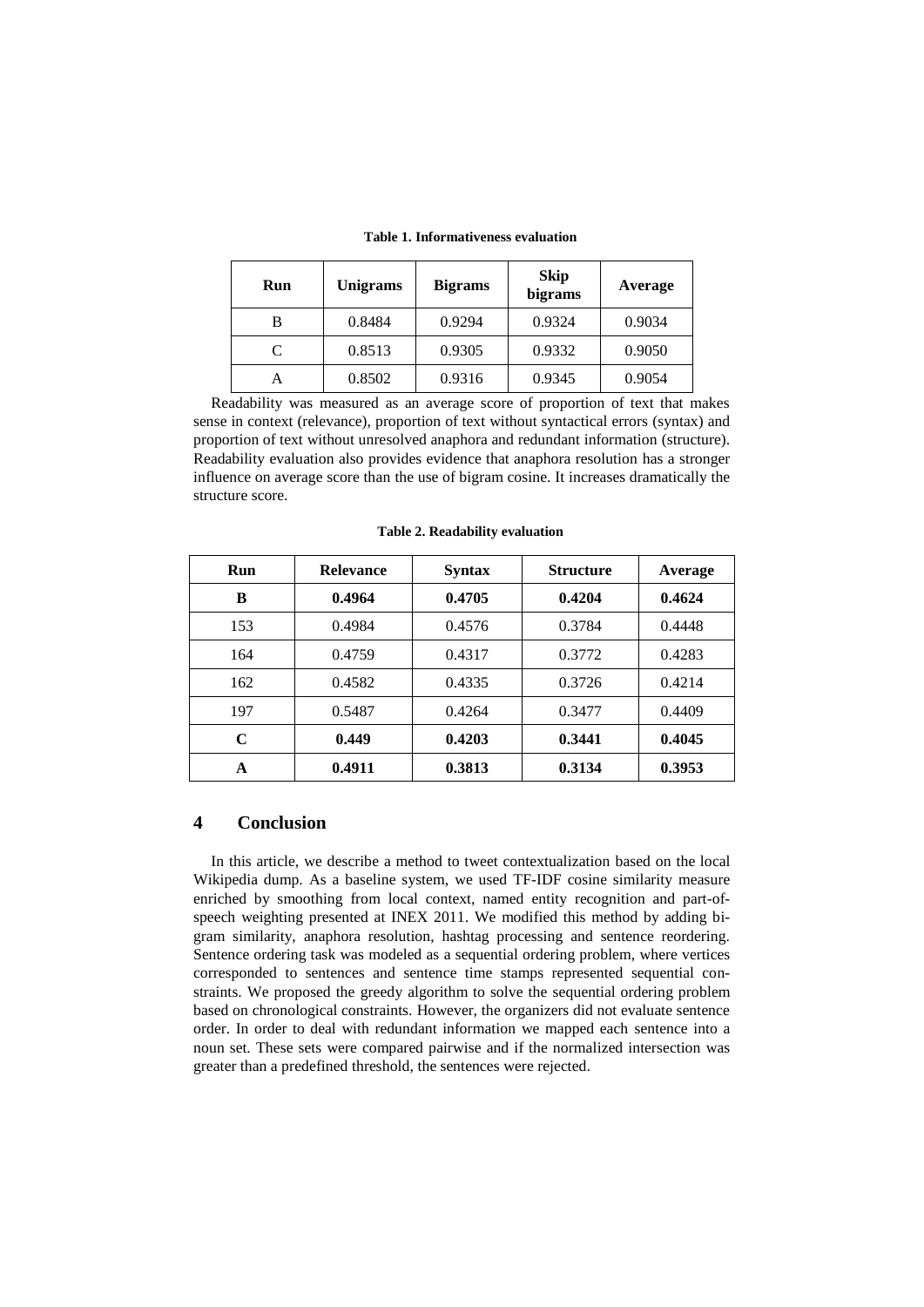According to informativeness evaluation, the impact of the linear combination of the unigram and bigram similarity measures is smaller than the impact of anaphora resolution. Readability evaluation also provides evidence that anaphora resolution has a stronger influence on average score than the use of bigram cosine.

In future, we plan to work further with anaphora resolution and sentence ordering. It seems to be useful to find additional features special for the Twitter and to expand queries by synonyms and relations from WordNet. This should increase relevance as well as readability.

## **5 References**

- [1] "INEX 2012 Tweet Contextualization Track." [Online]. Available: https://inex.mmci.uni-saarland.de/tracks/qa/. [Accessed: 02-Aug-2012].
- [2] D. Boyd, S. Golder, and G. Lotan, "Tweet, Tweet, Retweet: Conversational Aspects of Retweeting on Twitter," in *Proceedings of the 2010 43rd Hawaii International Conference on System Sciences*, 2010, pp. 1–10.
- [3] N. Savage, "Twitter as medium and message," *Commun. ACM*, vol. 54, pp. 18–20, 2011.
- [4] E. Meij, W. Weerkamp, and M. de Rijke, "Adding Semantics to Microblog Posts," Pro-ceed-ings of the fifth ACM inter-na-tional con-fer-ence on Web search and data min-ing, 2012.
- [5] S. Gholamrezazadeh, M. A. Salehi, and B. Gholamzadeh, "A Comprehensive Survey on Text Summarization Systems," *Computer Science and its Applications*, pp. 1–6, 2009.
- [6] V. G. Murdock, "Aspects of Sentence Retrieval," *Dissertation*, 2006.
- [7] H. Saggion and G. Lapalme, "Generating Indicative-Informative Summaries with SumUM," *Association for Computational Linguistics*, vol. 28, no. 4, pp. 497–526, 2002.
- [8] J. Vivaldi, I. da Cunha, and J. Ramırez, "The REG summarization system at QA@INEX track 2010," *INEX 2010. Workshop Preproceedings*, pp. 238–242, 2010.
- [9] G. Erkan and D. R. Radev, "LexRank: Graph-based Lexical Centrality as Salience in Text Summarization," *Journal Of Artificial Intelligence Research*, vol. 22, pp. 457–479, 2004.
- [10] L. Ermakova and J. Mothe, "IRIT at INEX: Question Answering Task," *Focused Retrieval of Content and Structure, 10th International Workshop of the Initiative for the Evaluation of XML Retrieval (INEX 2011), Geva, S., Kamps, J., Schenkel, R. (Eds.). Lecture Notes in Computer Science, Springer*, pp. 219– 227, 2012.
- [11] E. SanJuan, V. Moriceau, X. Tannier, P. Bellot, and J. Mothe, "Overview of the INEX 2011 Question Answering Track (QA@INEX)," *Focused Retrieval of Content and Structure, 10th International Workshop of the Initiative for the*